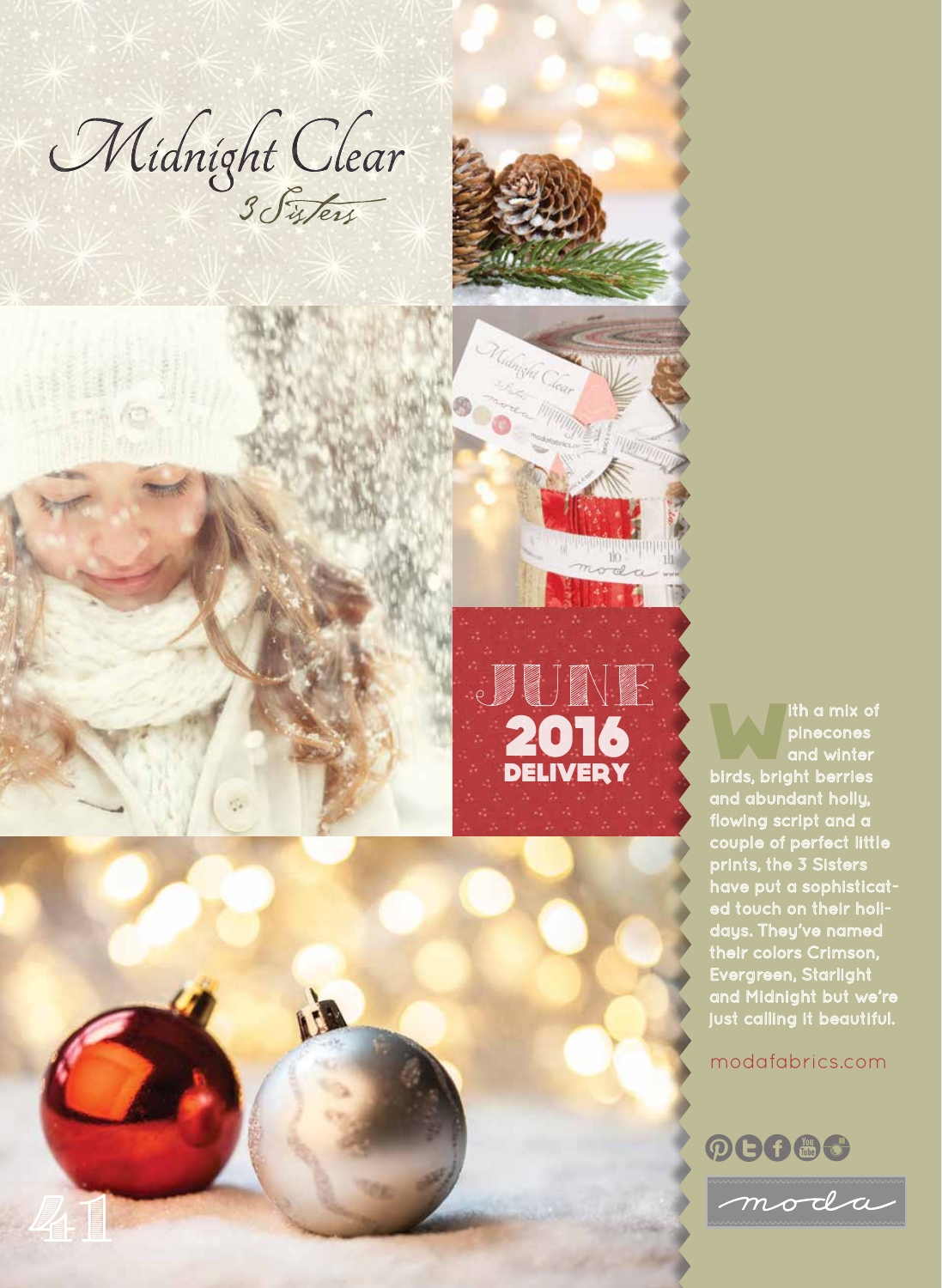





**№ 44115 12 Tonal Starlight**

**№ 44115 11 Starlight**



**№ 44117 12 Starlight**





**№ 44110 12\* Starlight**

*Lver Bells* inte anger  $\epsilon$ R O **№ 44114 12\***





**№ 44116 12 Starlight**



**№ 44112 12\* Starlight**



**№ 44111 12\* Starlight**

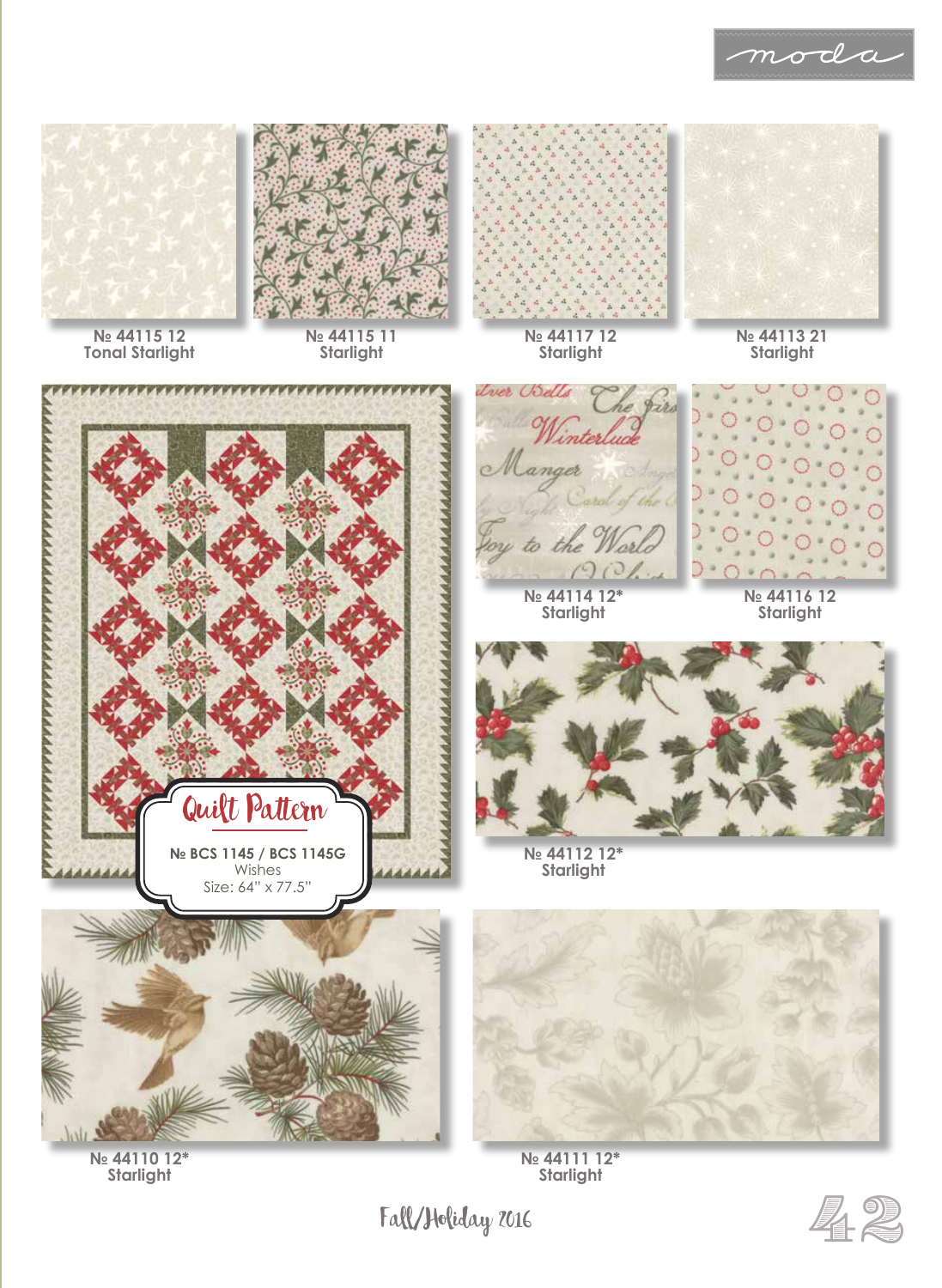

**№ 44111 15 Evergreen**



**№ 44112 16 Winter Sage**



**№ 44117 15\* Evergreen**



**№ 44115 15\* Evergreen**



**№ 44113 15\* Winter Sage**



**№ 44116 16 Winter Sage**



**№ 44117 16 Winter Sage**



**№ 44110 16 Winter Sage**



**№ 44114 16\* Winter Sage**



**№ 44112 13\* Crimson Glow**



**№ 44116 13\* Crimson Glow**



**№ 44117 13\* Crimson Glow**



**№ 44111 13\* Crimson Glow**



**№ 44110 13 Crimson Glow**



**№ 44113 13 Crimson Glow**



**№ 44114 23 Crimson Glow**